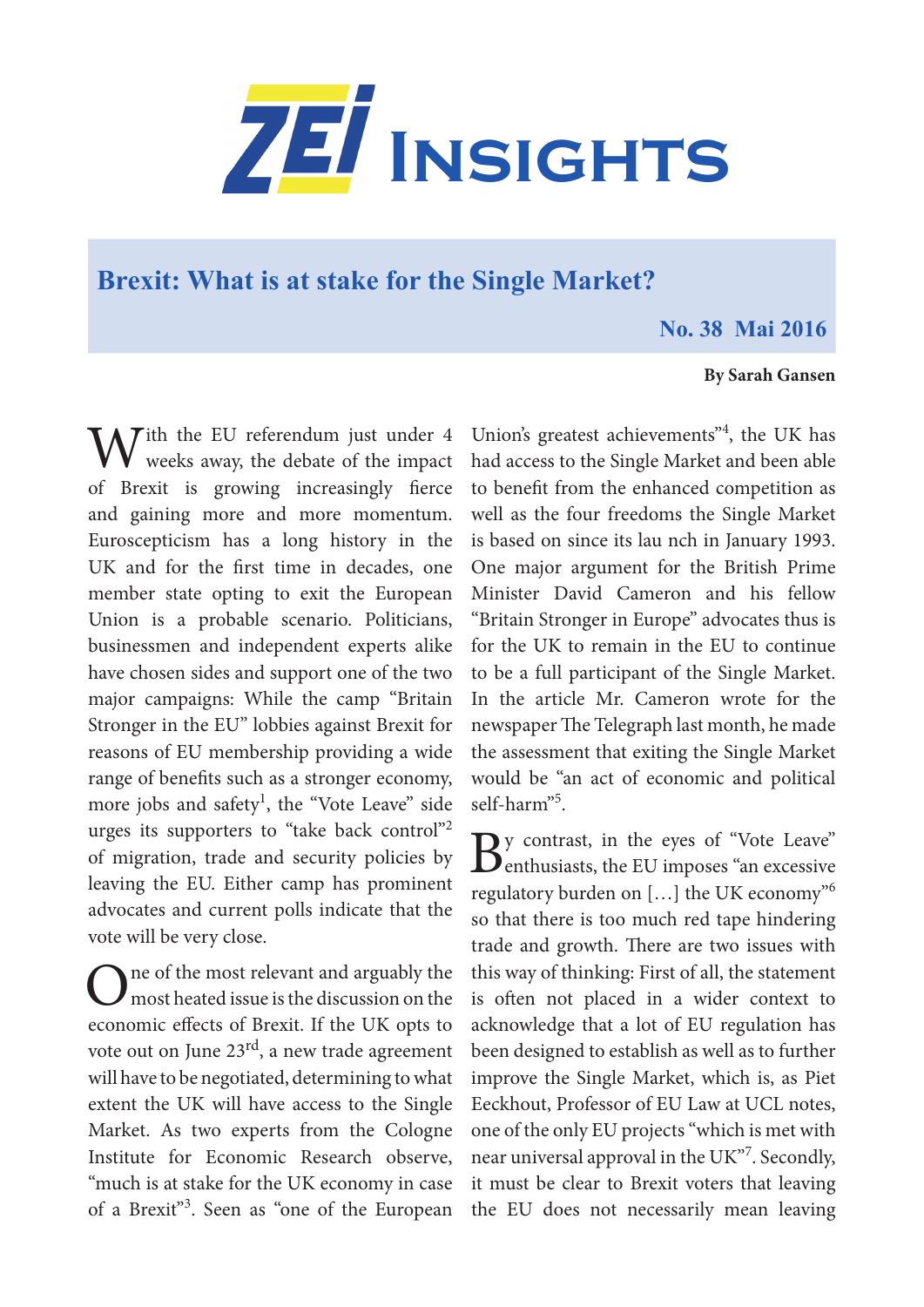its regulatory obligation. If the UK wishes to continue trading with the EU, which is more or less imperative given the geographic proximity and the fact the UK exports almost half of its goods to other EU countries, it will have to continue to comply with EU regulations. As a full member of the EU, the UK currently has a say in making these rules but will lose much of its influence upon leaving, which cannot be desirable.

Like for most supporters of the Brexit camp,<br>the perceived overregulation and excessive labour mobility are a thorn in the side of former London Mayor Boris Johnson, one of the leaders of the "Vote Leave" campaign. He regards the Single Market "as a microcosm of low growth<sup>38</sup> and would prefer for the UK to opt for a free trade deal with the EU instead of retaining full access to the Single Market. But is it economically sensible for the UK to (partially) turn its back to the world's biggest Single Market? The UK might indeed be able to strike new trade deals with rising economies such as India or China but negotiating such arrangements takes time and it is not certain that a deal will be finalised. What is more, the UK would see itself faced with the task of potentially re-negotiating all the settlements the EU has with third countries, adding up to a total of 53 deals<sup>9</sup>. In addition to the length of time needed to conclude all these agreements, the "Vote Leave" camp has also so far not spoken on the concern that numerous experts will be required to lead and assist in these negotiations, which may pose a challenge that shouldn't be underestimated $10$ .

Most importantly, it remains subject<br>to negotiations with the EU to what extend the UK will retain access to the Single Market in case of Brexit, which makes it so difficult to determine the economic effects of this scenario. Despite the conditions of a

future trade deal with the EU being of crucial importance to the Brexit debate, Mr. Johnson and the "Vote Leave" camp have repeatedly failed to address this topic specifically and explain how such a deal should be designed in their opinion. In the political and academic discussion, five models have predominately been discussed, ranging from a Norwegianstyle EEA agreement to an approach based on a free trade agreement<sup>11</sup>. Any deal will certainly be subject to lengthy negotiations, which will most likely not be amicable. As the EU will have a strong interest in discouraging Brexitlike movements in other more eurosceptic countries to prevent further disintegration, the remaining 27 countries will have an incentive "not to act with generosity"<sup>12</sup>.

 $\int$ <sup>t</sup> is, therefore, highly unlikely that the EU would agree to a deal that includes the free  $\mathbf{T}$ t is, therefore, highly unlikely that the EU movement of services, which is very important for the UK as it makes up the majority of UK exports, but not the free movement of people. In turn, it seems impossible that the UK would agree to an EEA agreement like Norway. Even though this would guarantee full access to the Single Market, it would disregard the problems the UK has with the EU, in particular regarding regulation and migration, which sparked off the Brexit debate in the first place. Most trade deals and conditions seem to appeal to one side and be unacceptable to the other, so that the potential Brexit entails a huge level of uncertainty. This uncertainty has already resulted in a weakened pound sterling<sup>13</sup> and would according to experts lead to a withdrawal of foreign investment, which the British economy so strongly benefits from. At the very least, short-term economic damage thus seems inevitable in a Brexit scenario. Such damage would probably entail a weakened position on the world stage for both the UK and the EU. As this is something